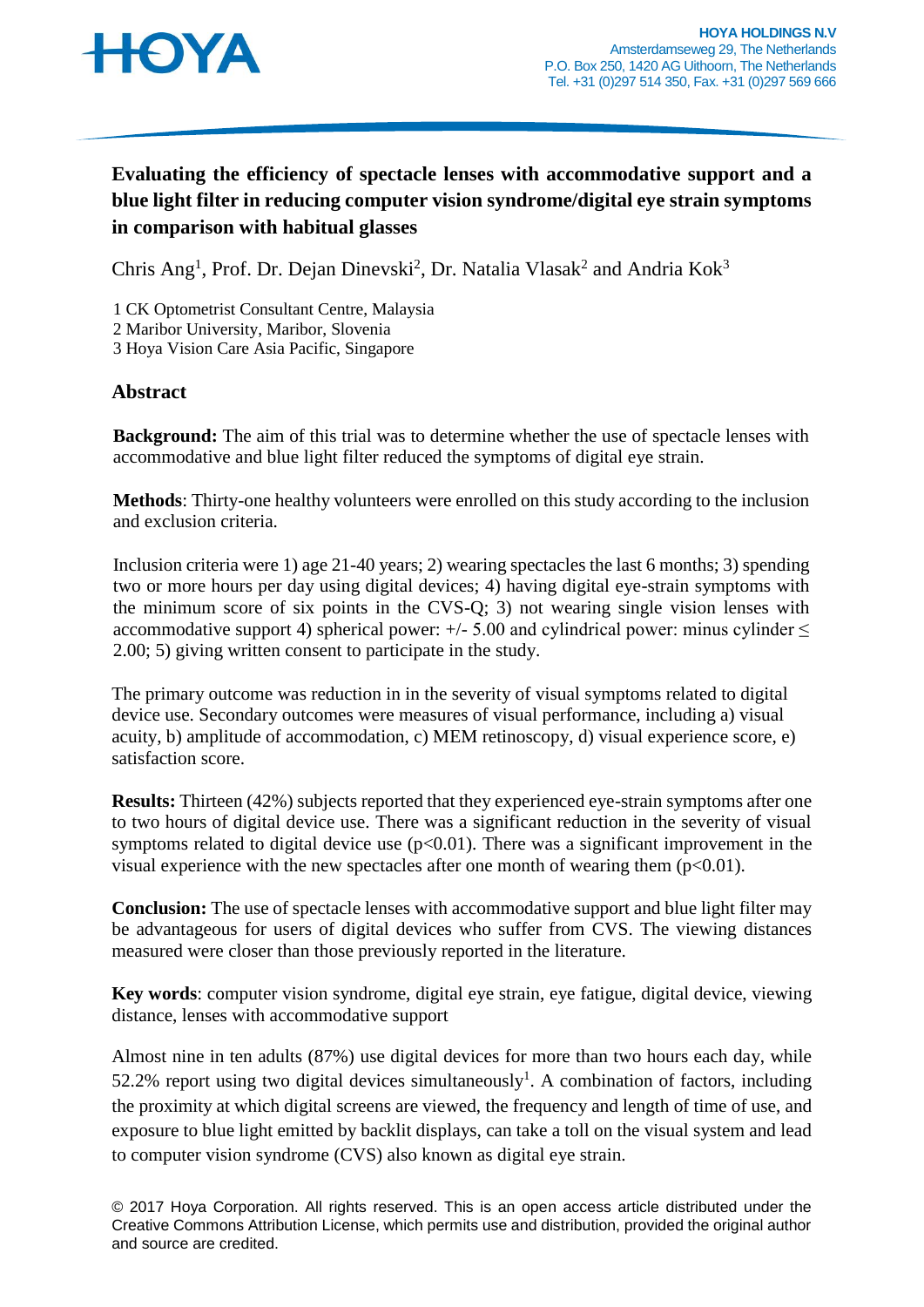

CVS is characterised by dry, irritated eyes, blurred vision, neck/shoulder and back pain due to poor posture and headaches from repeated eye strain.

Many people experience visual discomfort after two or more hours in front of digital screens, which include desktop and laptop computers, tablets, smartphones and televisions. The vision industry has identified CVS as a challenge for eye comfort and health. In recent years, special optimised lenses and innovative coatings have been developed to help alleviate CVS, eliminate glare and filter out harmful blue light. Furthermore, these solutions have been shown to improve visual acuity, visual comfort and precision.

### **Subjects and methods**

### Participants

Thirty-one healthy volunteers, 22 (71%) women and nine (29%) men with a mean age of 32.23  $\pm$  5.45 years, were enrolled on this study according to the inclusion and exclusion criteria. Prescreening was done online using a primary selection questionnaire, which included questions about the intensity of digital device use as well as a validated computer vision syndrome questionnaire (CVS-Q)<sup>2</sup>. Subjects who spent two or more hours per day using digital devices and had digital eye-strain symptoms with the minimum score of six points in the CVS-Q were invited for optometric screening. All the volunteers were spectacle wearers and had habitually worn single vision spectacles with the same correction for  $11.1 \pm 9.23$  months (range 1-48) months) before being recruited. None of them had worn single vision lenses with accommodative support (e.g. Hoya Remark, Essilor Anti-fatigue/Eyezen, Zeiss digital lenses) in the past. Four (13%) subjects were hyperopes and 27 (87%) were myopes with mean distance spherical equivalent power for the right eye (-)  $2.17 \pm 1.63$  and for the left eye (-)  $2.31 \pm 1.59$ . Subjects were excluded if they had any systemic or ocular disease (except for refractive error), prior eye surgery or trauma. Subjects who regularly used eye drops or contact lenses were also excluded. The study followed the tenets of the Declaration of Helsinki. After the protocol, had been fully explained, all subjects provided written informed consent to participate in the study.

Design of the study

The subjects attended three appointments.

### First appointment

During the first appointment, anamnesis, current spectacle analysis, preliminary investigation, subjective refraction, amplitude of accommodation (AA) and MEM retinoscopy were performed.

1. Visual acuity for far: 24 (77%) subjects had visual acuity 6/6; three (10%) subjects had 6/5; three (10%) subjects had 6/6 in one eye and 6/9 in the other; one (3%) subject had 6/9 in one eye and 6/12 in the other. After the subjective refraction, the prescription stayed the same for 17 subjects (55%), spherical power was increased by (-) 0.25D for 11 subjects (35%) and by (- ) 0.5D for three subjects (10%).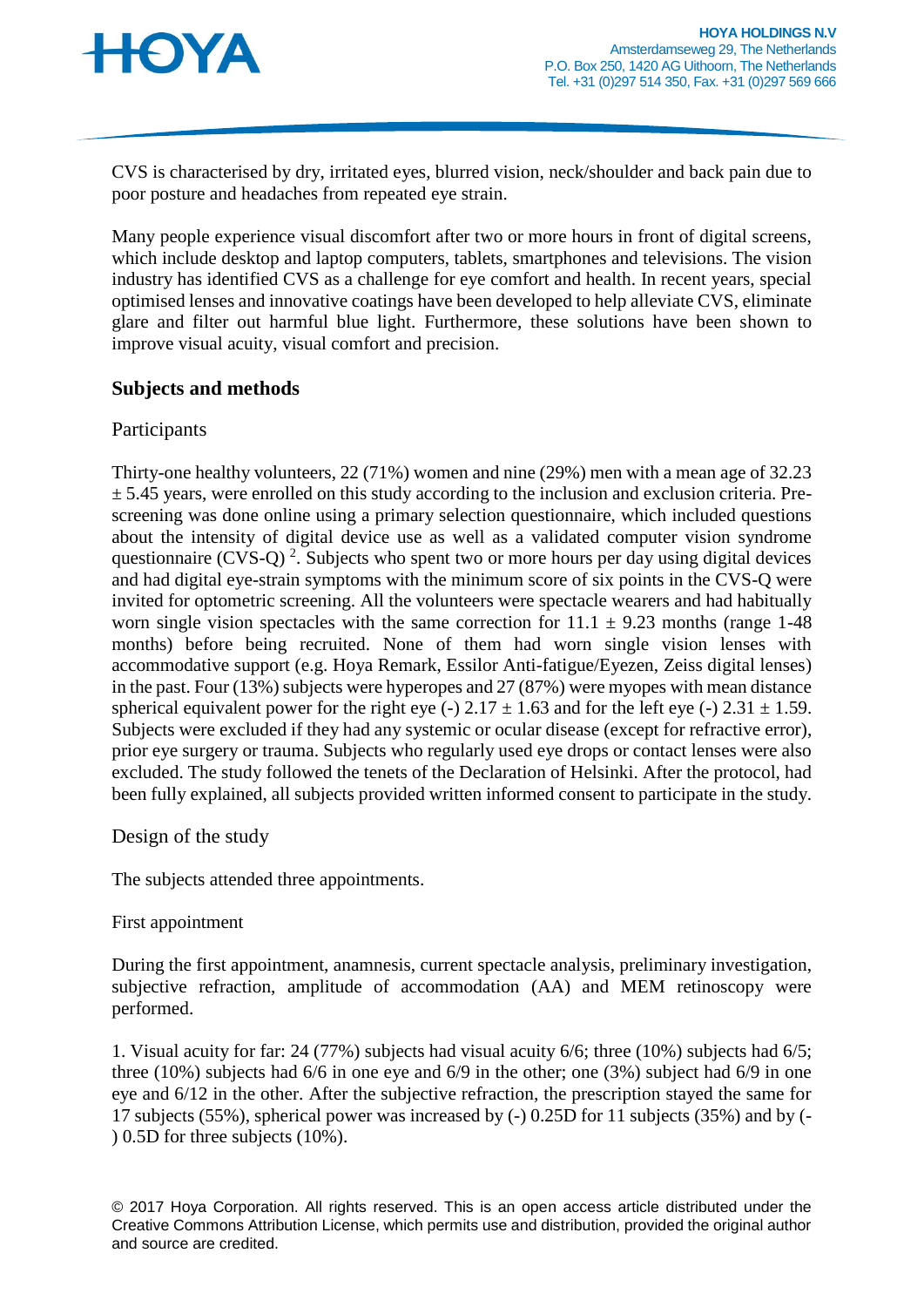

2. AA was measured using the push-up method with Royal Air Force (RAF) ruler. Average AA was  $7.41 \pm 2.02D$  in the range 4-11D:  $4.0D$  – two subjects;  $4.5D$  – three subjects;  $4.75D$  – one subject; 5.0D – one subject; 5.5D – one subject; 6.0D – one subject; 6.5D – two subjects; 7.0D – one subject; 7.5D – two subjects; 8.0D – five subjects; 8.5D – two subjects; 9.0D – six subjects; 10.0D – three subjects; 11.0D – one subject.

3. Average MEM retinoscopy was  $0.68D \pm 0.20$  in the range 0.25-1.0D: 0.25D in each eye – two subjects; 0.5D in each eye – eight subjects; 0.75D in each eye – 16 subjects; 1.0D in each eye – three subjects; one subject had 0.5D in one eye and 0.75D in the other; and one subject had 0.75D in one eye and 1.0D in the other; 26 (84%) subjects had an MEM retinoscopy score in the normal range.

Based on the results of the AA and MEM retinoscopy measurements, the functional power level of +0.53 was given to 19 (61%) subjects who had an AA and MEM retinoscopy score in the normal range; and +0.88D was given to 12 (39%) subjects who had AA of  $\leq$  7.0D and MEM retinoscopy of 0.75-1.0D.

The subjects were also asked to fill in detailed visual experience questionnaires. Spectacle frames were selected, adjusted and fitted and spectacle lenses with the chosen functional power level made from 1.6 material with blue light filter and anti-reflation coating were ordered.

#### Second appointment

During the second appointment, the spectacles were individually fitted and centration was checked. Visual acuity was measured, and after 15 minutes of wearing the new spectacles, subjects were asked to complete a first-impressions satisfaction questionnaire. Thereafter, the subjects were instructed to wear the spectacles every day for one month.

#### Third appointment

During the third and final appointment, after one month of wearing spectacle lenses with accommodative support and blue light filter, the subjects' visual functions were checked, e.g. visual acuity, AA, MEM retinoscopy.

1. Visual acuity for far: 28 (90%) subjects had 6/6 and three (10%) subjects had 6/5.

2. Average AA increased  $7.88D \pm 2.13$  in the range  $3.75-12D$ :  $3.75D$  – one subject;  $4.0D$  – one subject; 5.0D – three subjects; 6.0D – three subjects; 6.5D – one subject; 7.0D – two subjects; 7.5D – three subjects; 8.0D – three subjects; 8.5D – two subjects; 9.0D – five subjects; 10.0D – four subjects; 10.5D – one subject; 12.0D – two subjects.

3. Average MEM retinoscopy was  $0.60D \pm 0.16$  in the range  $0.25{\text -}1.0D$ :  $0.25D$  – one subject; 0.5D – 17 subjects; 0.75D – 11 subjects; 1.0D – one subject; one subject had 0.5D in one eye and 0.75 in the other.

The subjects were also asked to fill in the CVS-Q, visual experience and satisfaction questionnaires.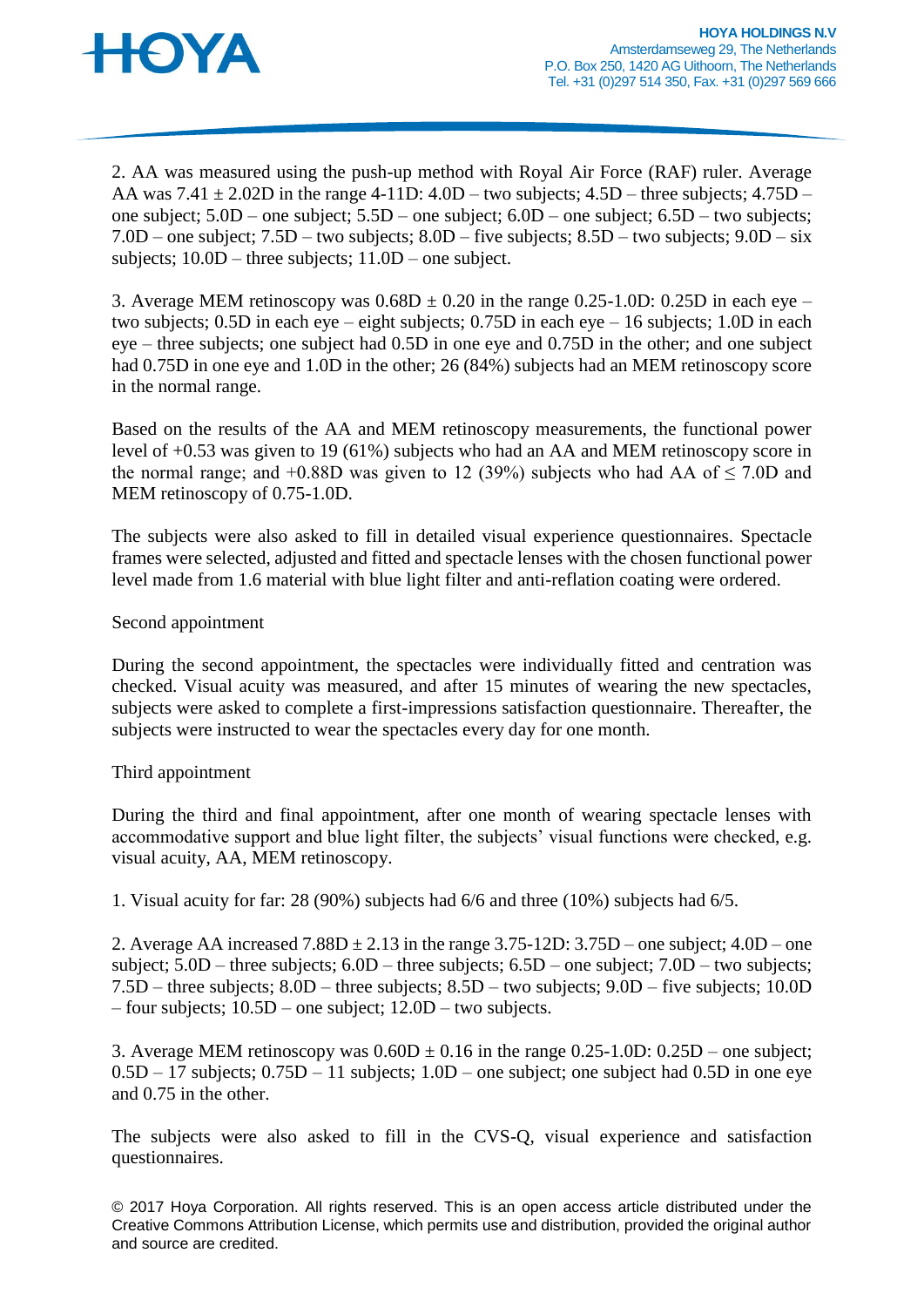

### **Data analysis**

Data and statistical analyses were carried out using IBM SPSS Statistics software (version 22) and Microsoft Excel 2013. The differences between means were tested using a paired-samples t-test. Other tests were not employed, since the distribution of the differences between the scores of the two related groups were normally distributed. The significance level was set at P  $< 0.05$ .

### **Results**

### I. Digital device use

Digital device use was evaluated using the data from the detailed questionnaire. All subjects (100%) answered that they used smartphones. The laptop was named as the second-most-used digital device. Tablets and desktop computers were used less often compared to smartphones and laptops. Laptops and desktops were usually used at work; at home, subjects preferred to use smartphones and tablets. Smartphones were used everywhere.

Only three (10%) subjects used one digital device (smartphone) and 28 (90%) subjects used two or more digital devices; 14 (45%) used two devices (in most cases smartphone and laptop); ten (32%) used three devices (smartphone, laptop, desktop or tablet); and four (13%) used all aforementioned devices.

Thirty (97%) subjects used digital devices for four or more hours per day; 11 (35%) used digital devices for 11-13 hours per day.



Usage of digital devices (hours/day)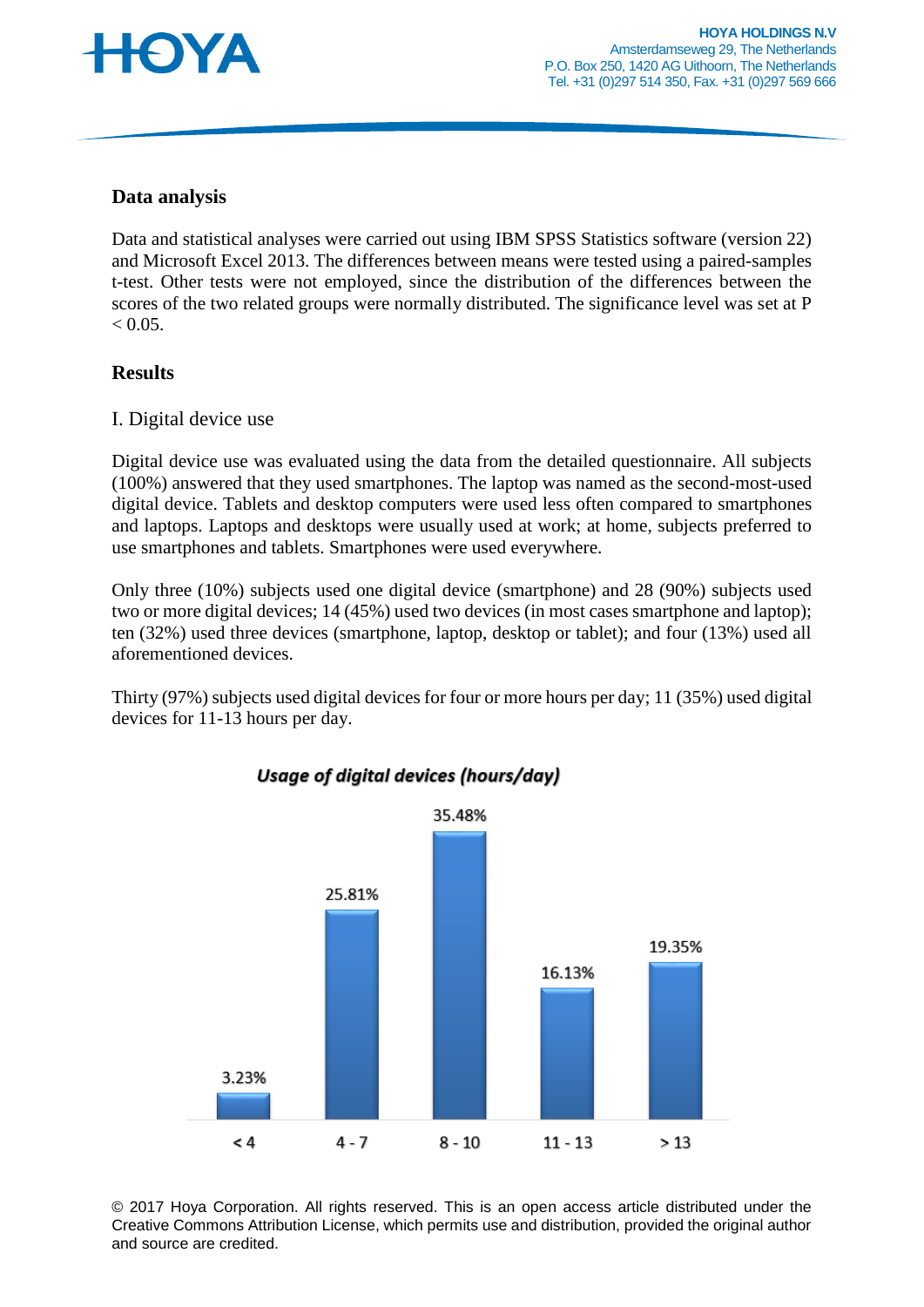

Thirteen (42%) subjects reported that they experienced eye-strain symptoms after one to two hours of digital device use.



Smartphones were used for two-five hours per day. Twenty-eight (90%) subjects used their smartphones at a distance of 11-40cm, 20 (64.5%) at a distance of 20-30cm.



Viewing distance to smartphone (cm)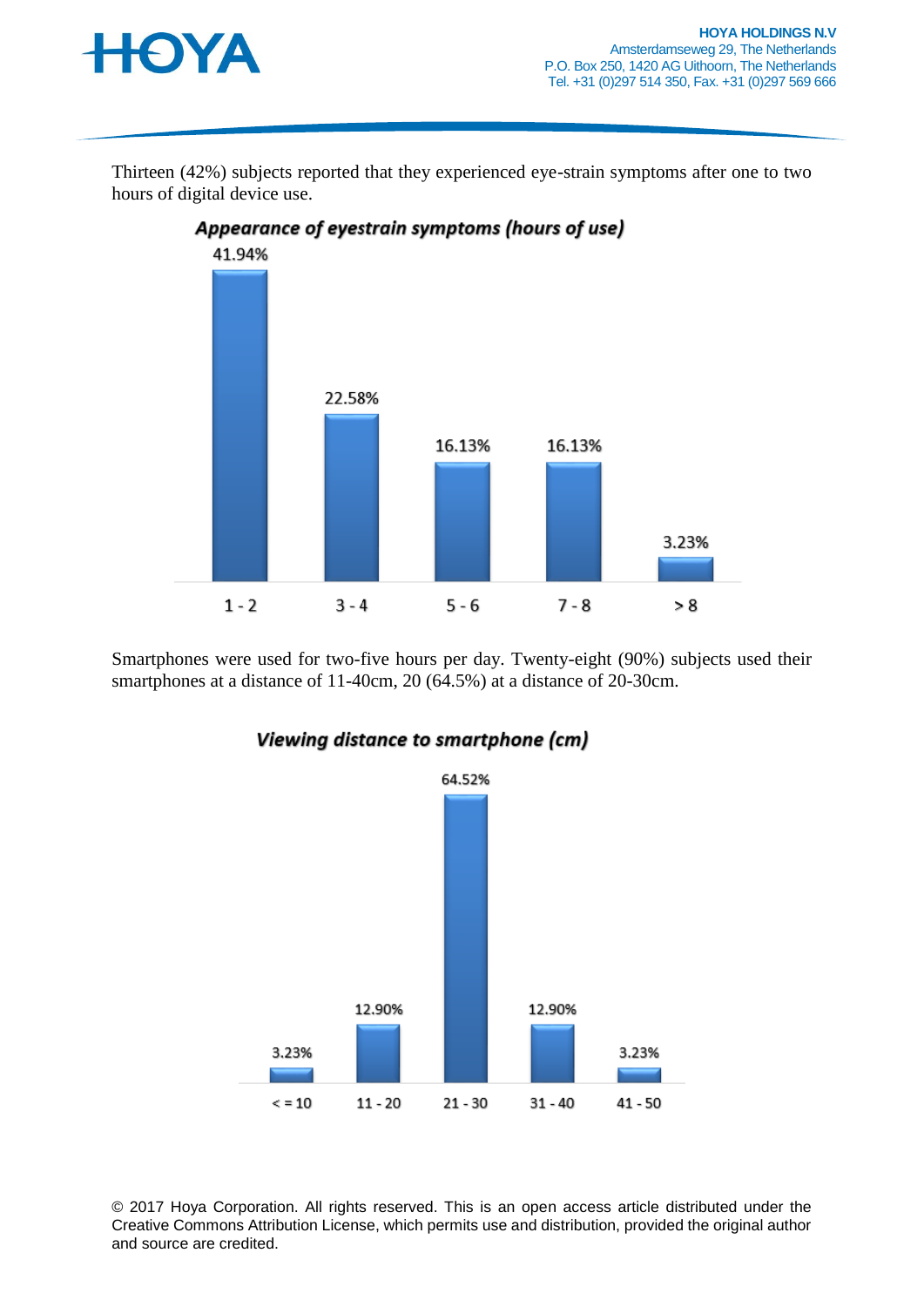

Laptops were the second-most-used digital device. Subjects used a laptop for between three and 13 hours a day. Nine subjects (29%) did not use a laptop. Eighteen (58%) subjects used a laptop at a distance of between 30-60cm.

Seventeen (55%) subjects used a desktop computer at a distance of between 40-70cm. Nine (29%) subjects did not use a desktop.

Tablets are mostly used (by 14 or 45% of the subjects) at a distance of 21-40cm. This is similar to the distance to smartphones. Thirteen (42%) subjects did not use a tablet.

### II. Visual functions

1. Visual acuity: Visual acuity increased due to the new correction.

2. AA: Comparing the result from the first appointment with the result after wearing Remark lenses for one month, AA increased in 17 (55%) cases, stayed the same in nine (29%) cases and decreased in five (16%) cases.

3. MEM retinoscopy: Comparing the result from the first appointment with the result after wearing Remark lenses for one month, 29 (93.5 %) subjects had MEM in the normal range, and there was a slight improvement in the score.

#### III. Questionnaire score analysis

#### 1. Computer vision syndrome score analysis

The computer vision syndrome questionnaire  $(CVS-O)^1$  was used to estimate the severity of visual symptoms related to the use of digital devices. All subjects filled in the CVS-Q twice: before the trial wearing their old glasses, when the score was  $9.32 \pm 3.25$ , and after one month of wearing the new spectacle lenses with accommodative support, when the score was  $3.81 \pm$ 3.33. Comparing the CVS-Q scores before and after the trial, the severity of the symptoms reduced in 26 (84%) of the cases, stayed the same in two (6.5%) and increased in three (10 %). There was a significant reduction in the severity of visual symptoms related to digital device use  $(p<0.01)$ .

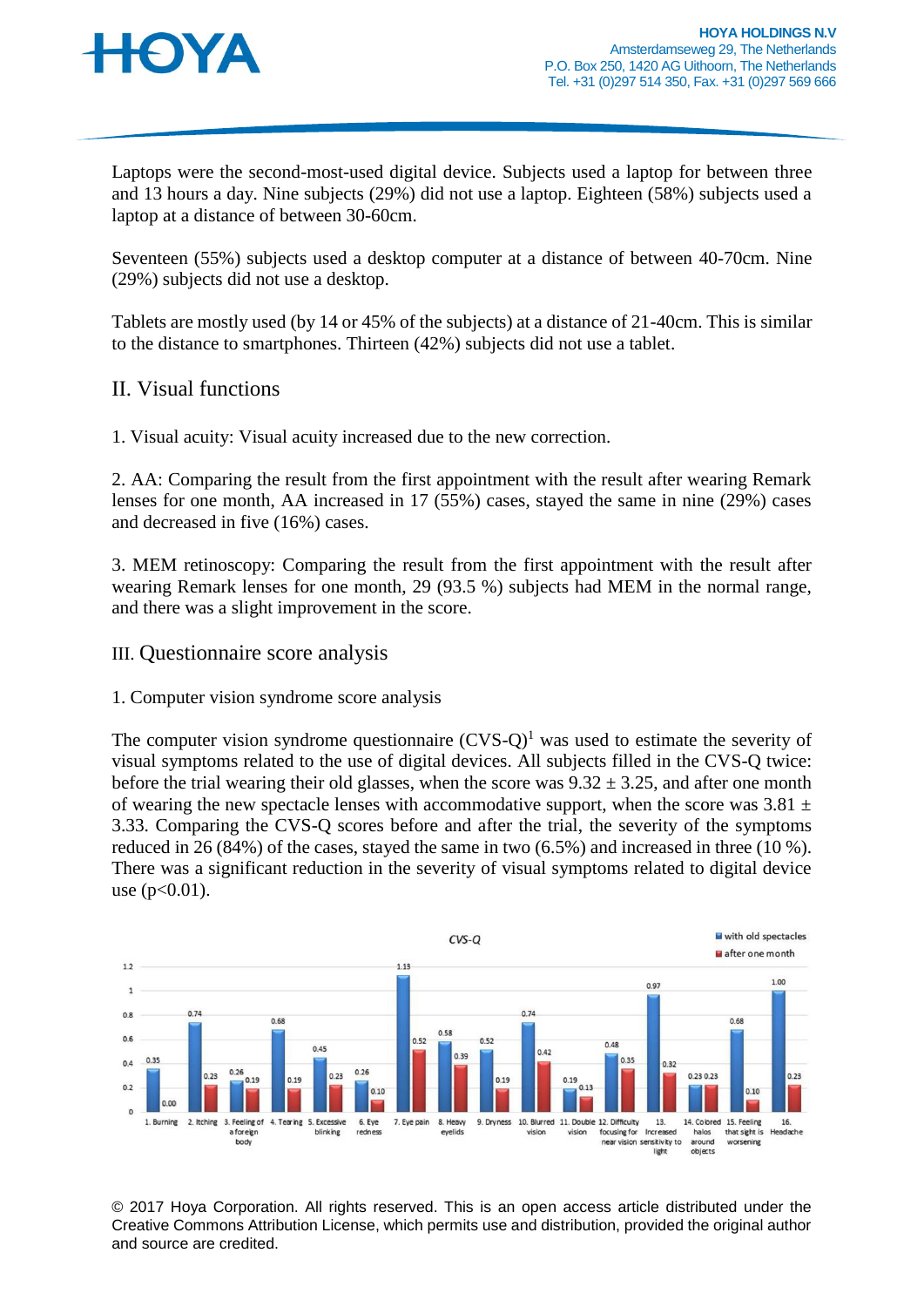

Graph 1. Comparison of severity of computer vision syndrome symptoms before and after one month of wearing the spectacle lenses with accommodative support and blue light filter.

More detailed analysis of specific answers to the 16 questions was done in order to outline their values. Every question in the CVS-Q had two values, one for frequency (never  $= 0$ , occasionally = 1, often or always = 2) and the other for intensity (moderate = 1, intense = 2) of the symptom. The combined value is called 'severity' and is calculated by multiplying frequency by intensity. Severity values are all the multiplication combinations of their respective scores:  $0 \times 0$ ,  $0 \times 1$  and  $1 \times 0 = 0$ ;  $1 \times 1$ ,  $2 \times 1$  and  $1 \times 2 = 1$ ; and  $2 \times 2 = 2$ .

2. Visual experience score analysis

All subjects also filled in the visual experience questionnaire twice: during the first appointment wearing their old spectacles and again during the third appointment wearing the new spectacles. The first score was  $11.19 \pm 6.23$  and the second was  $5.48 \pm 4.09$ . There were nine symptom-related questions, and the frequency of each symptom was given a value (never  $= 0$ , rarely  $= 1$ , sometimes  $= 2$ , often  $= 3$ , always  $= 4$ ). There was a significant improvement in the visual experience with the new spectacles after one month of wearing them ( $p<0.01$ ). A comparison of all nine answers (mean values of the answers) to the visual experience questions with the old and new spectacles is presented in the following graph.



Graph 2. Comparison of severity of symptoms related to near work before and after one month of wearing the spectacle lenses with accommodative support and blue light filter.

#### 3. Satisfaction score analysis

All subjects filled in the satisfaction questionnaire after 15 minutes and after one month of wearing the new spectacle lenses with accommodative support. The first satisfaction score was already quite high – 37.29  $\pm$  4.96 (max. 52) – and increased at the end of the one-month trial to  $39.52 \pm 7.47$ . The activity with the highest improvement was reading.

## **Conclusion**